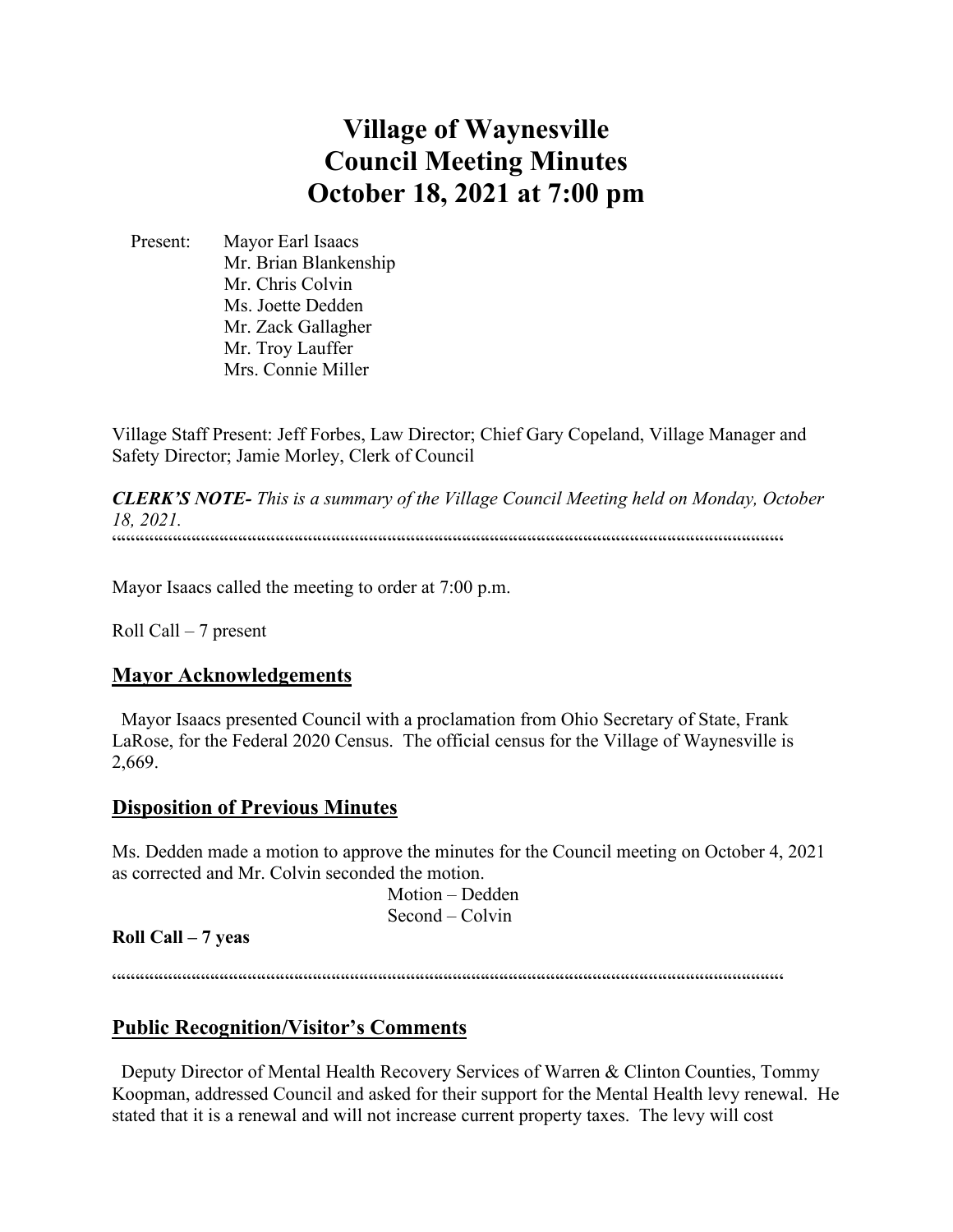homeowners approximately \$21.87 a year per 100K of house's value. Mr. Koopman further summarized the levy helps fund services to help keep families together by offering counseling and addiction recovery programs. About 1/3 of clients served are children. Mental Health Board provides a safety net for the community through several programs including a 24-hour crisis hotline. Funds are also used to form a Crisis Intervention Team to train law enforcement on how to handle crisis situations involving people with mental health issues. Mental health and addiction affects everyone in the community and with continued funding the Board can continue to meet the challenges facing the community. Mr. Koopman asked Council for support to vote for the renewal of the Mental Health levy to continue to provide these critical services to the community.

Mr. Gallagher asked if there were services to support veterans. Mr. Koopman responded that Mental Health Recovery Services has just partnered with the Dayton VA to create a suicide prevention coalition centered around veterans.

Mr. Lauffer asked approximately how many individuals are helped each year. Mr. Koopman responded that about 1,500 received services.

Mr. Colvin asked if the renewal is passed would Mental Health Recovery Services receive more funding because property values were recently increased by the County Auditor. Mr. Forbes explained that they would not receive more funding as the levy is a renewal and is based on the value of the home in 2002 when the levy first passed.

Chief Copeland wanted to stress the importance of CIT (Crisis Intervention Training) offered by the Mental Health Recovery Services free of cost to police officers.

 Gus Edwards, Administrator of Wayne Township, addressed Council at Ms. Dedden's request in response to the email he sent Chief Copeland on the state of Wilkerson Lane.

Ms. Dedden went over committee meeting minutes from 2016 to present where it discussed the state of and repaving of Wilkerson. She summarized that Council is aware Wilkerson is in bad shape and needs to be repaired, however the road is minimally traveled and there are only three Village taxpayers that live along this road. In the past, the Village has reached out to the Township to see about a joint project to repave Wilkerson as more Township residents reside on this road, but the Village has not heard from the Township until recently. Ms. Dedden stated she felt Village taxpayer's money was better spent on frequently traveled roads so more taxpayers benefit from road improvements.

Mr. Edwards stated that the road belongs to the Village of Waynesville and is the Village's responsibility. He also said that there were five houses on Wilkerson that were within the Village corporate limits. Mr. Edwards indicated beside the street levy, the Village receives gas tax and motor vehicle license tax, these funds can be used to repave Wilkerson. He informed Council that he inspected Wilkerson and believes only a 500-foot section needs to be repaved. Mr. Edwards stated he thinks this section could be repaved for 5K to 10K versus around 72K for the entire road. He believes the rest of the road can be chip sealed. Mr. Edwards offered to add the road to be bid out when the Township receives bids to get a volume price.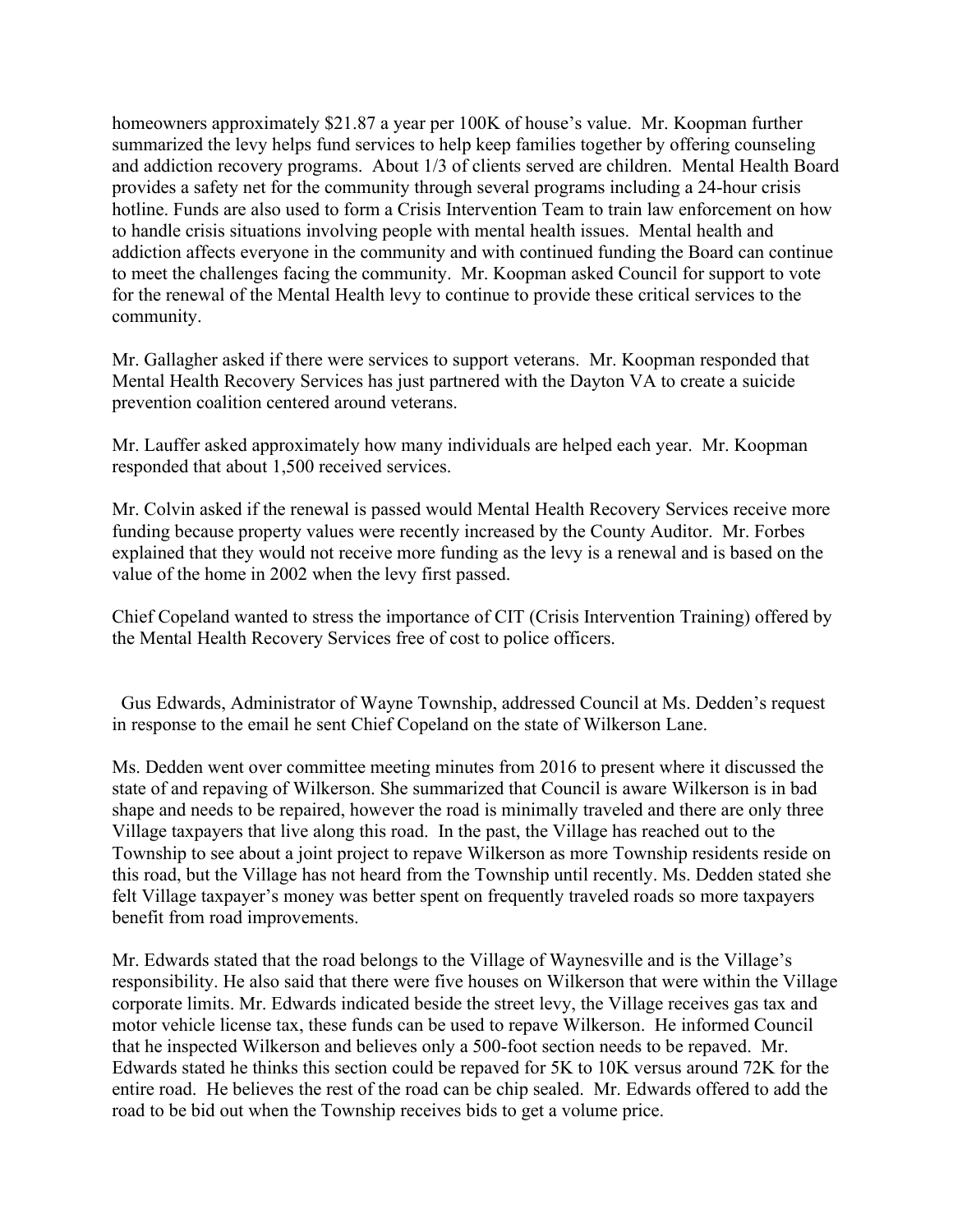Mr. Edwards added that there is a 250 ft section of Corwin Avenue that has been maintained by the Township that the Village is responsible for. The Township has tared, chipped, and striped this section without cost to the Village. He elaborated that Corwin Ave is 1.3 miles long and maintained by the Township. There are only 2 houses that reside in Wayne Township, the rest are part of the Village of Corwin and cemetery. He feels this is a similar situation to Wilkerson, that there are little tax dollars received but it is the Township's responsibility to upkeep the road. Ms. Dedden responded that she did not believe this was a fair comparison as Corwin Ave is a main thoroughfare and a well-traveled road and Wilkerson is not.

Mr. Lauffer recapped the history of Wilkerson Lane as he understands. He stated that in 1996, Mr. Harper, the Village Manager at the time, and Mr. Lemay, property owner, made an agreement that if a sewer line was extended up Wilkerson Lane to the Lemay property this property would be annexed into the Village. This was in hopes that the land would be commercially developed and bring income to the Village. Wilkerson Lane was annexed into the Village to connect the Lemay property to the Village. Mr. Lauffer stated that the Village owns the road and is responsible for upkeep. He also agreed with Mr. Edwards that only a few hundred feet really need attention.

Chief Copeland concurred that there was just the smaller section of the road at the base that needs attention. He also stated that the gas tax and license tax funds are set aside for a traffic light at Route 42 and North Street. Chief Copeland added that he would like to see more cooperative projects worked on together with the Township and is open to see about having that small section fixed.

At this time, Mr. Edwards and Council discussed the necessity of working together through OPWC grants or bidding roads together to get a volume discount. Mr. Edwards stated he believed that after the 500 feet of Wilkerson is repaved and leveled out, the rest of the road could be chip sealed. He offered to add Wilkerson to the list of roads to be chipped sealed when the Township gets bids, so the Village can take advantage of a volume discount.

Mr. Colvin asked Mr. Edwards if this offer to assist the Village on bidding out Wilkerson is new, or had it been offered before? He stated that he felt part of the criticism of Council is that no action has been taken on Wilkerson Road. Mr. Edwards stated that Wilkerson is the Village's road and the Village is ultimately responsible for its maintenance. Mr. Colvin said he appreciates Mr. Edwards coming tonight and believes the option presented by Mr. Edwards is a good solution but feels this offer should have been made in 2016. Mr. Edwards stated that in 2016 the road was not as bad as it currently is.

Chief Copeland said he feels repaving the 500-foot bad section of Wilkerson and then chip sealing the rest is a good solution and will not be as expensive as repaving the whole road. He would like to take advantage of the offer of bidding the chip seal project with the Township and will get with Mr. Edwards to iron out the details.

Mr. Isaacs asked Mr. Edwards opinion on the different size fire hydrant connections. Chief Copeland stated that the Village is slowly getting all the hydrants standardized through the OPWC Grants. Mr. Edwards explained that fire money has to be spent on fire and road funds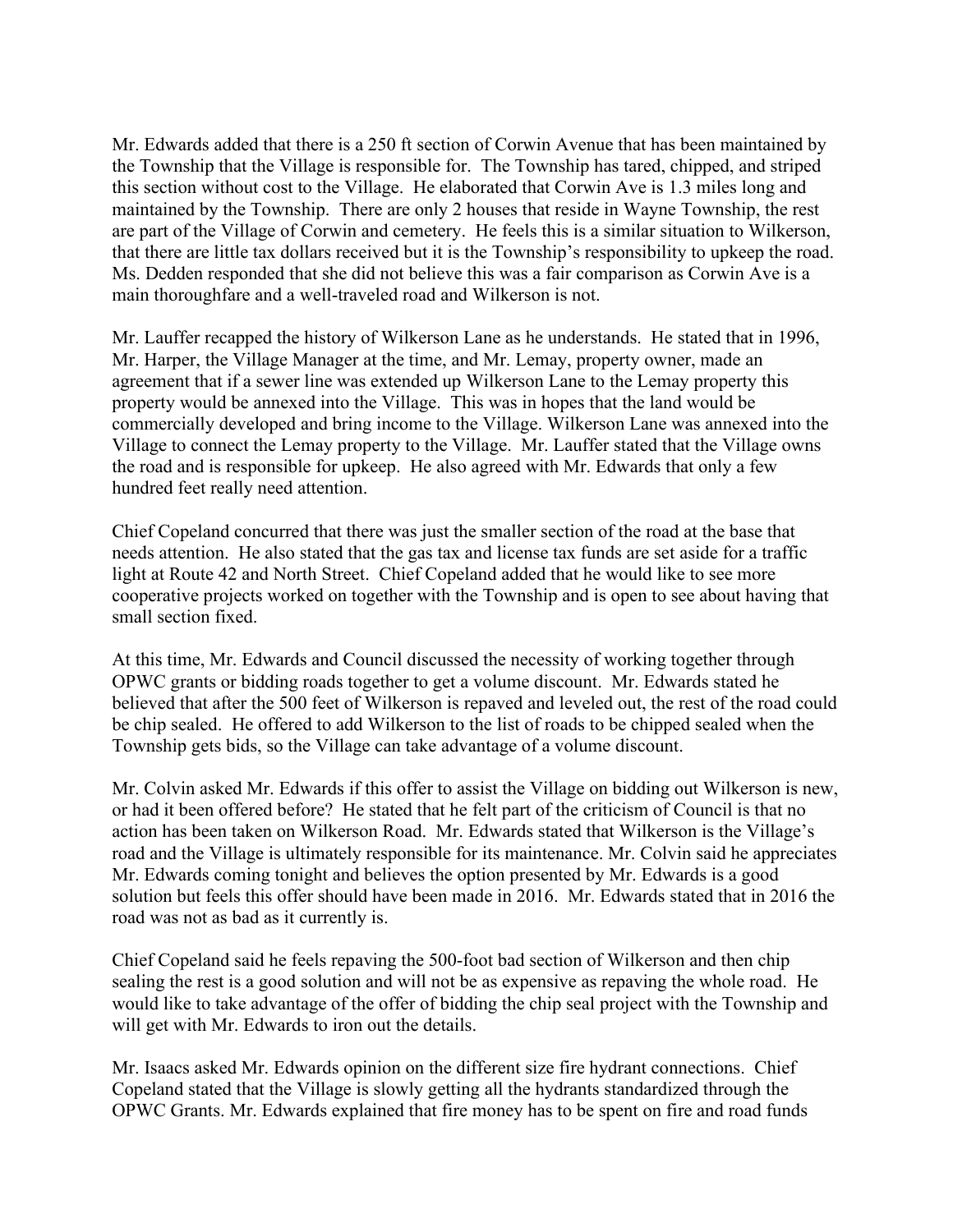must be spent on roads. The Township has only once turned down cooperation with the Village on an OPWC Grant and that was when the firehouse was being built and fire funds were low. Mr. Edwards stated the Township only receives so much funding and they try to make it go as far as they can, but ultimately the fire hydrants are part of the Village's water system and the Village's responsibility. Ms. Morley stated the Township just received funds from the American Rescue Plan and could possibly be used for a match in a future OPWC Grant.

Council thanked Mr. Edwards for coming and Chief Copeland stated he would be in contact with Mr. Edwards.

""""""""""""""""""""""""""""""""""""""""""""""""""""""""""""""""""""""""

## **Old Business**

None

 $\label{prop:main} \hspace{1.5cm} \hspace{1.5cm} \textcolor{blue}{\textbf{if} \textbf{if} \textbf{if} \textbf{if} \textbf{if} \textbf{if} \textbf{if} \textbf{if} \textbf{if} \textbf{if} \textbf{if} \textbf{if} \textbf{if} \textbf{if} \textbf{if} \textbf{if} \textbf{if} \textbf{if} \textbf{if} \textbf{if} \textbf{if} \textbf{if} \textbf{if} \textbf{if} \textbf{if} \textbf{if} \textbf{if} \textbf{if} \textbf{if} \textbf{if} \textbf{if} \textbf$ 

# **Reports**

## **Finance**

 The Finance Committee will meet this Thursday, October 21, 2021 at 5:00 p.m. in the small conference room at the Government Center. The meeting will include several topics such as looking into the installation of an electronic message board, funding for the light at Route 42 and North Street, and water rates for 2022. The Committee will go into executive session to go over employee evaluations.

## **Public Works Report**

 Public Works will meet on November 1, 2021 at 6:00 p.m. Review of ongoing and future projects will be on the agenda. The public is encouraged to attend.

## **Special Committee Reports**

 Personnel Committee met this evening. The Committee approved past meeting minutes and went over Council's yearly reviews of the Village Manager and Finance Director. Plan to take the recommendations to the Finance Committee. Also, requesting an executive session at the next Council meeting to go over the reviews with Ms. Crockett and Chief Copeland.

# **Village Manager Report**

- Brown Paving did a great job on Adamsmoor and Mill Street. Ellis is currently on the list for next spring and possibly 500 feet on Wilkerson. Would like to accept the offer to get bids with the Township for chip and sealing the rest of Wilkerson. Third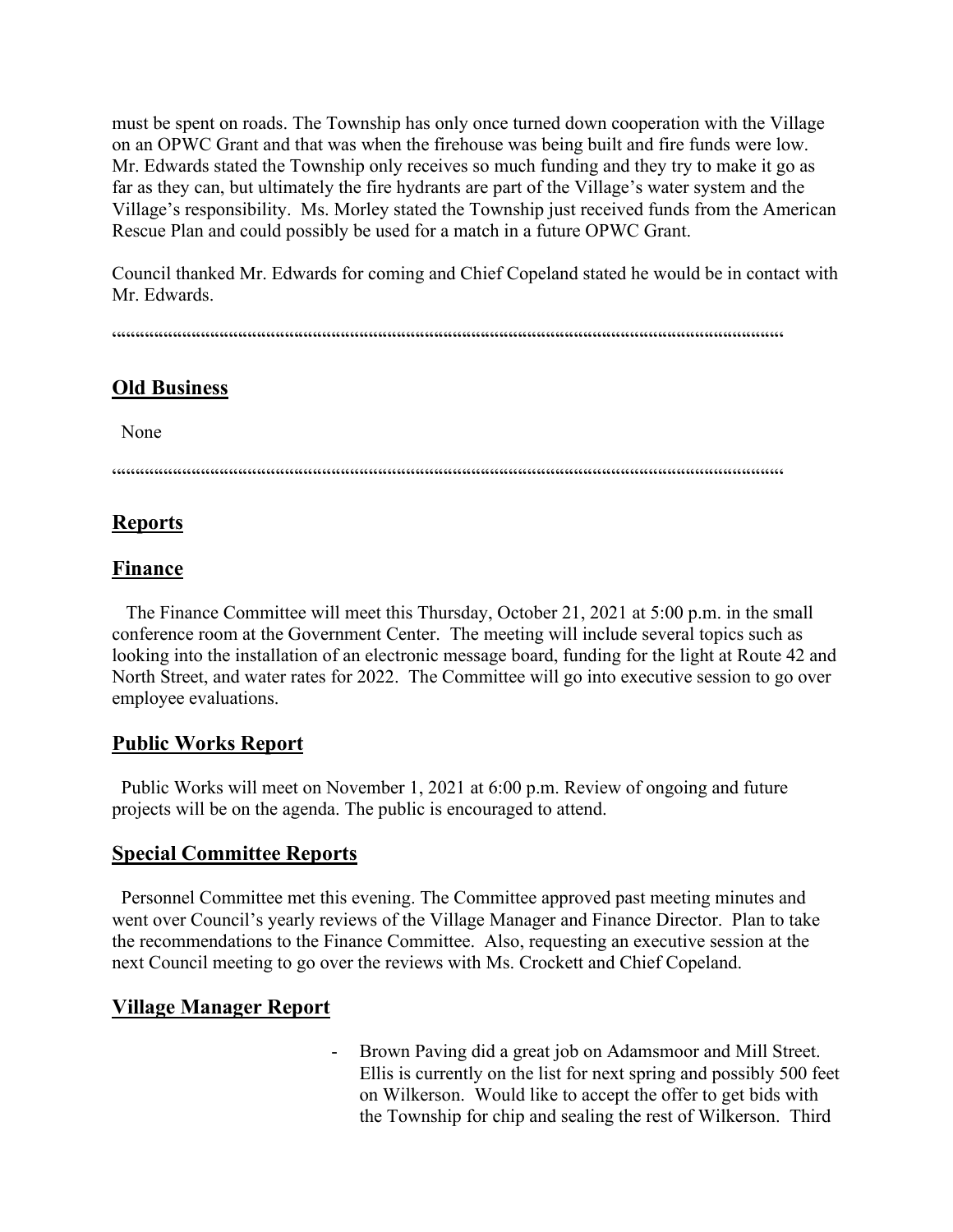| -                                                      | and Fourth Streets should be repaved as part of the OPWC<br>Grant. Do not want to repave Dayton Road until the school is<br>done with construction projects. They are getting ready to start<br>the planning for the fourth phase of the project.<br>Provided property tax information from the County Auditor.<br>Mr. Forbes will talk about seeking exemptions for these<br>properties in his report.<br>Warren County Mental Health Recovery Services were here<br>tonight to talk about their levy renewal. This entity offers crisis<br>intervention training for police officers free of charge.<br>Sauerkraut Festival went well with no issues. The Command<br>Vehicle worked great and was clearly marked and visible to all<br>those needing assistance.<br>100 tons of salt has been delivered.<br>Additional lighting, ceiling fans, and outlets have been installed<br>in the cold barn. These updates are a great benefit and helps to<br>preserve the life of Village equipment.<br>Census certification from the State Auditor has been received.<br>Trick-or-Treat is scheduled in the Village on October 31 from<br>6:00 p.m. to $8:00$ p.m. |
|--------------------------------------------------------|----------------------------------------------------------------------------------------------------------------------------------------------------------------------------------------------------------------------------------------------------------------------------------------------------------------------------------------------------------------------------------------------------------------------------------------------------------------------------------------------------------------------------------------------------------------------------------------------------------------------------------------------------------------------------------------------------------------------------------------------------------------------------------------------------------------------------------------------------------------------------------------------------------------------------------------------------------------------------------------------------------------------------------------------------------------------------------------------------------------------------------------------------------------|
| <b>Police Report</b><br>$\overline{a}$<br>$\mathbf{r}$ | Dispatch calls for service and September Mayor's Court report<br>have been provided.<br>Several code enforcement citations are being served today for<br>code violations.<br>Thank you to Chief Terrill of Clearcreek Township for use of<br>the two speed trailers during the Sauerkraut Festival.<br>Thank you to the Grubb family for delivering Cookies for Cops.<br>Drug Interdiction Officer, Lt. Bledsoe made a felony arrest for<br>400 grams of marijuana and tools for distribution.<br>Ashley and I attended the ribbon cutting ceremony for the new<br>County jail and Sheriff's office. Prisoners should start being<br>moved over to the new jail next week. The new jail will be able<br>to accommodate 530 prisoners, which is double the current<br>amount.                                                                                                                                                                                                                                                                                                                                                                                   |

## **Financial Director Report**

None

# **Law Report**

- The Village received a tax bill for a couple Village owned properties. Mr. Forbes explained that properties qualify for tax exemption if used exclusively for a public purpose. The